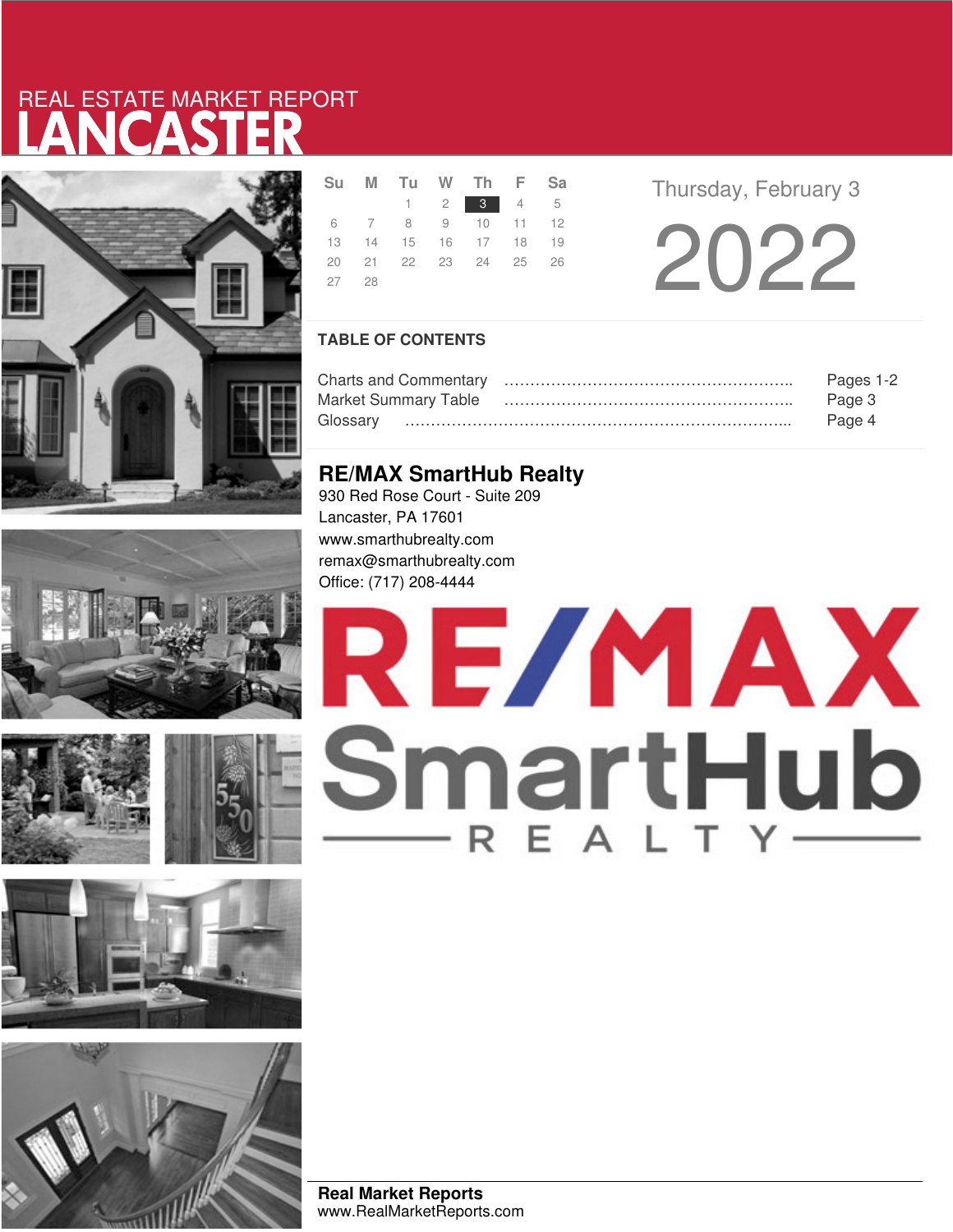

Thursday, February 3, 2022

## at the real estate market. Currently there are 550 sales pending in the market overall, leaving 255 listings still *Let's take a look*

for sale. The resulting pending ratio is 68.3% (550 divided by 805). So you might be asking yourself, that's great... but what exactly does it mean? I'm glad you asked!

The pending ratio indicates the supply & demand of the market. Specifically, a high ratio means that listings are in demand and quickly going to contract. Alternatively, a low ratio means there are not enough qualified buyers for the existing supply.

**"Current inventory is described as very active."**

Office: (717) 208-4444 RE/MAX SmartHub Realty remax@smarthubrealty.com

Taking a closer look, we notice that the \$250K - \$300K price range has a relatively large number of contracts pending sale.

We also notice that the \$700K + price range has a relatively large inventory of properties for sale at 45 listings. The average list price (or asking price) for all properties in this market is \$507,330.





A total of 3143 contracts have closed in the last 6 months with an average sold price of \$303,665. Breaking it down, we notice that the \$200K - \$250K price range contains the highest number of sold listings.

Alternatively, a total of 516 listings have failed to sell in that same period of time. Listings may fail to sell for many reasons such as being priced too high, having been inadequately marketed, the property was in poor condition, or perhaps the owner had second thoughts about selling at this particular time. The \$150K - \$200K price range has the highest number of off-market listings at 66 properties.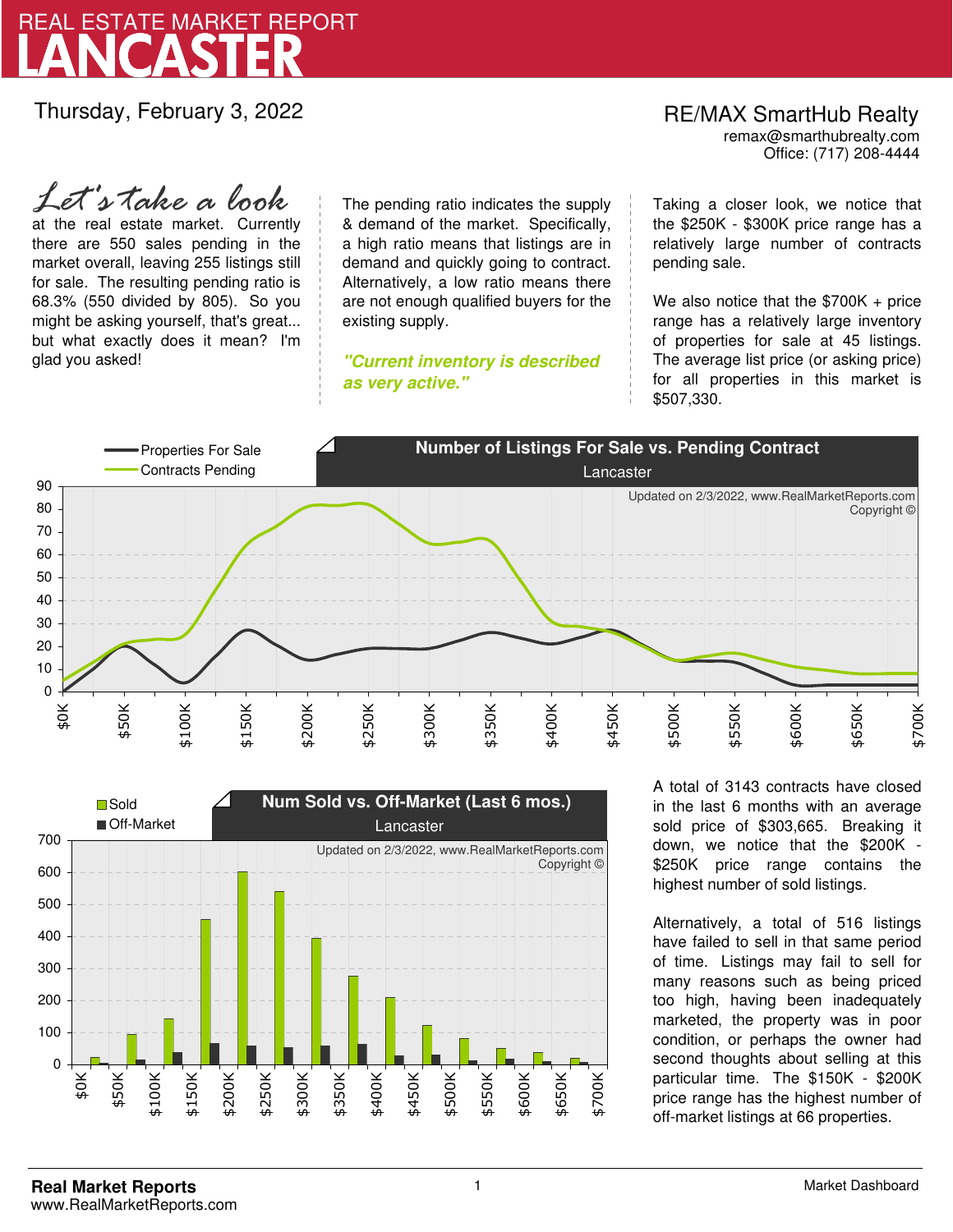# LANCASTER REAL ESTATE MARKET REPORT

# Thursday, February 3, 2022

## RE/MAX SmartHub Realty remax@smarthubrealty.com

Office: (717) 208-4444

Looking at the chart to the right, you might be wondering why average days on market (DOM) is important. This is a useful measurement because it can help us to determine whether we are in a buyer's market (indicated by high DOM), or a seller's market (indicated by low DOM). Active listings (properties for sale) have been on the market for an average of 183 days.

Analysis of sold properties for the last six months reveals an average sold price of \$303,665 and 18 days on market. Notice that properties in the \$250K - \$300K price range have sold quickest over the last six months.

The recent history of sales can be seen in the two charts below. The average sold price for the last 30 days was \$308,516 with an average DOM of 21 days.

Since the recent DOM is greater than the average DOM for the last 6 months, it is a negative indicator for demand. It is always important to realize that real estate markets can fluctuate due to many factors, including shifting interest rates, the economy, or seasonal changes.



## **"The average list-to-sales ratio for this area is 101.5%."**

Ratios are simple ways to express the difference between two values such as list price and sold price. In our case, we typically use the list-to-sale ratio to determine the percentage of the final list price that the buyer ultimately paid. It is a very common method to help buyers decide how much to offer on a property.

Analysis of the absorption rate indicates an inventory of 0.5 months based on the last 6 months of sales. This estimate is often used to determine how long it would take to sell off the current inventory of properties if all conditions remained the same. It is significant to mention that this estimate does not take into consideration any additional properties that will come onto the market in the future.



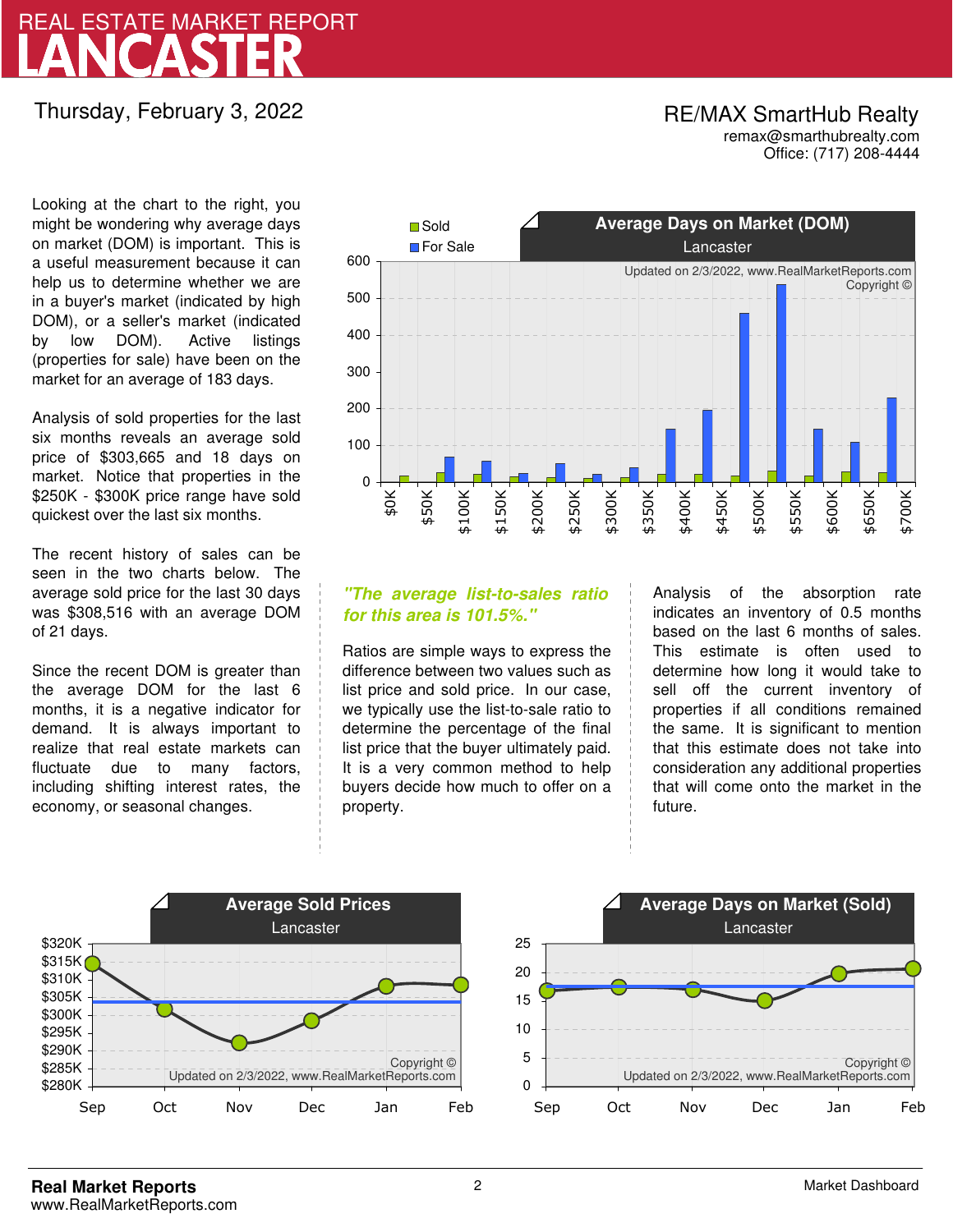# LANCASTER REAL ESTATE MARKET REPORT

Thursday, February 3, 2022

## RE/MAX SmartHub Realty

Office: (717) 208-4444 remax@smarthubrealty.com

|                                    |           | <b>Contracts Pending [2]</b> |            |                   |            | Off-Market in the Last 6 Months [3] |                               |              |            |                   | <b>Absorption Rate</b> |                   |              |      |
|------------------------------------|-----------|------------------------------|------------|-------------------|------------|-------------------------------------|-------------------------------|--------------|------------|-------------------|------------------------|-------------------|--------------|------|
| For Sale <sup>[1]</sup>            |           |                              |            |                   |            |                                     | Sold in the Last 6 Months [4] |              |            |                   |                        |                   |              |      |
| <b>Price Range</b>                 |           | Total                        | Avg        | Avg               | Total      | Pending                             | <b>Total</b>                  | <b>Total</b> | Avg        | Avg Orig          | Avg                    | Avg               | List to      | Mos. |
| Min.                               | Max.      | <b>Num</b>                   | <b>DOM</b> | <b>List Price</b> | <b>Num</b> | Ratio                               | <b>Num</b>                    | <b>Num</b>   | <b>DOM</b> | <b>List Price</b> | <b>List Price</b>      | <b>Sold Price</b> | <b>Sales</b> |      |
| \$0                                | \$49,999  | 0                            |            |                   | 5          |                                     | 5                             | 24           | 18         | \$46,638          | \$47,076               | \$33,173          | 70.5%        |      |
| \$50,000                           | \$99,999  | 20                           | 69         | \$78,886          | 21         | 51.2%                               | 17                            | 96           | 28         | \$82,264          | \$80,092               | \$76,329          | 95.3%        | 1.3  |
| \$100,000                          | \$149,999 | 4                            | 57         | \$120,950         | 25         | 86.2%                               | 38                            | 144          | 22         | \$136,844         | \$133,437              | \$127,983         | 95.9%        | 0.2  |
| \$150,000                          | \$199,999 | 27                           | 25         | \$175,822         | 64         | 70.3%                               | 66                            | 454          | 16         | \$175,684         | \$175,502              | \$175,560         | 100.0%       | 0.4  |
| \$200,000                          | \$249,999 | 14                           | 51         | \$225,207         | 81         | 85.3%                               | 60                            | 603          | 12         | \$219,467         | \$221,369              | \$223,622         | 101.0%       | 0.1  |
| \$250,000                          | \$299,999 | 19                           | 23         | \$279,447         | 82         | 81.2%                               | 54                            | 540          | 12         | \$266,957         | \$268,394              | \$272,807         | 101.6%       | 0.2  |
| \$300,000                          | \$349,999 | 19                           | 40         | \$325,884         | 65         | 77.4%                               | 60                            | 395          | 13         | \$310,279         | \$314,043              | \$320,566         | 102.1%       | 0.3  |
| \$350,000                          | \$399,999 | 26                           | 146        | \$382,935         | 66         | 71.7%                               | 64                            | 278          | 23         | \$359,704         | \$362,902              | \$370,379         | 102.1%       | 0.6  |
| \$400,000                          | \$449,999 | 21                           | 196        | \$423,105         | 31         | 59.6%                               | 29                            | 211          | 23         | \$406,336         | \$411,149              | \$421,279         | 102.5%       | 0.6  |
| \$450,000                          | \$499,999 | 27                           | 461        | \$479,689         | 26         | 49.1%                               | 30                            | 123          | 17         | \$461,333         | \$463,216              | \$471,826         | 101.9%       | 1.3  |
| \$500,000                          | \$549,999 | 14                           | 539        | \$524,362         | 14         | 50.0%                               | 13                            | 81           | 32         | \$507,511         | \$507,813              | \$519,546         | 102.3%       | 1.0  |
| \$550,000                          | \$599,999 | 13                           | 144        | \$575,272         | 17         | 56.7%                               | 19                            | 51           | 17         | \$565,073         | \$565,666              | \$573,865         | 101.4%       | 1.5  |
| \$600,000                          | \$649,999 | 3                            | 109        | \$642,866         | 11         | 78.6%                               | 11                            | 38           | 29         | \$606,290         | \$618,486              | \$622,110         | 100.6%       | 0.5  |
| \$650,000                          | \$699,999 | 3                            | 231        | \$682,833         | 8          | 72.7%                               | 9                             | 21           | 27         | \$648,875         | \$642,280              | \$669,389         | 104.2%       | 0.9  |
| \$700,000                          | $\ddot{}$ | 45                           | 262        | \$1,273,697       | 34         | 43.0%                               | 41                            | 84           | 48         | \$935,089         | \$933,857              | \$957,636         | 102.5%       | 3.2  |
| <b>Market Summary &gt;&gt;&gt;</b> |           | 255                          | 183        | \$507,330         | 550        | 68.3%                               | 516                           | 3,143        | 18         | \$297,536         | \$299,144              | \$303,665         | 101.5%       | 0.5  |

Status = [1] ACT; [2] PND; [3] WTH, EXP, CNL; [4] CLS

CountyOrParish = Lancaster

PropertyType = Residential

1

Date Range = 08/05/2021 to 02/03/2022 Date Range = 08/05/2021 to 02/03/2022